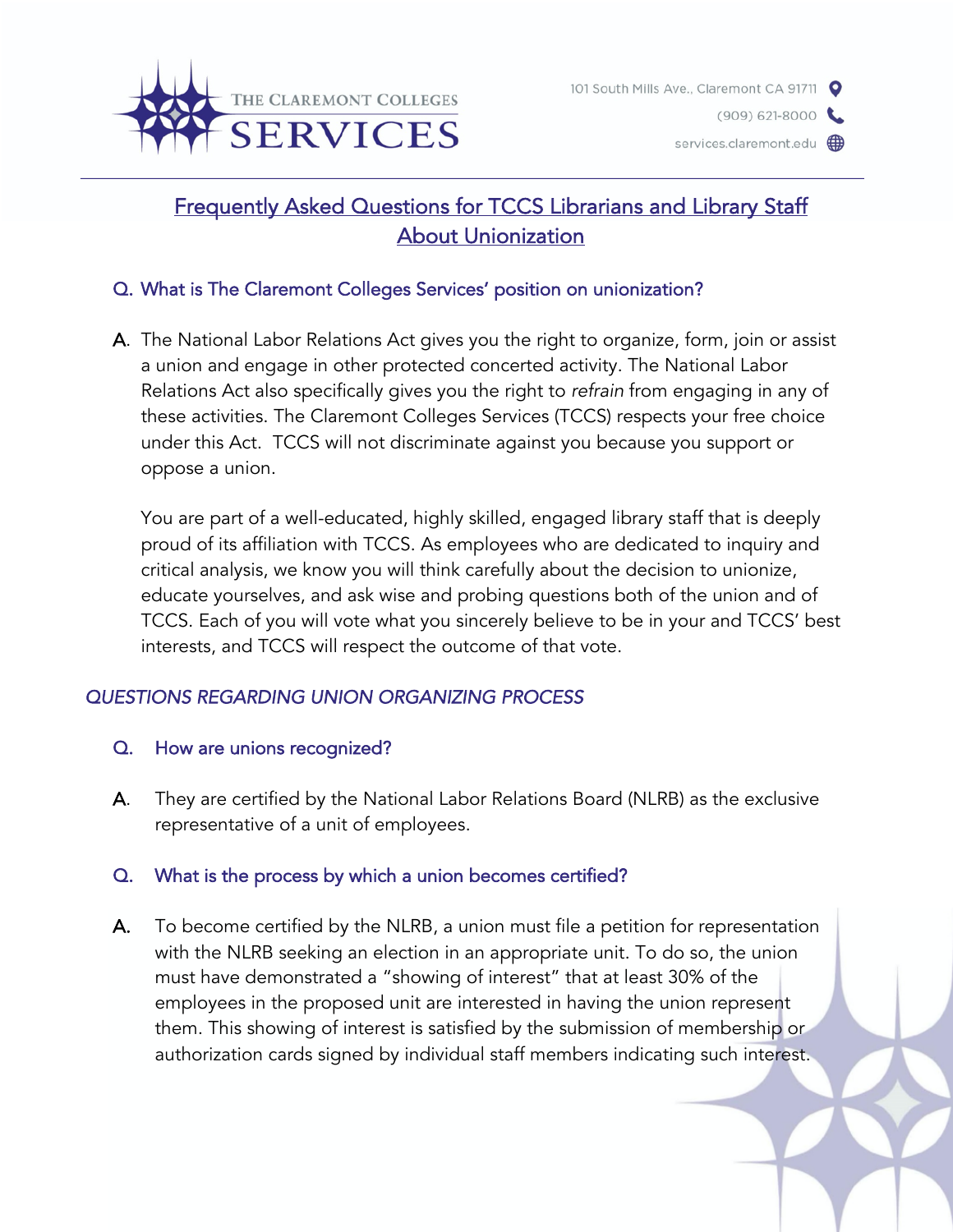## Q. If I signed an authorization card, must I vote for the union?

A. No. You can change your mind after signing (or not signing) an authorization card and vote against (or for) the union after you educate yourself about unionization.

# Q. What is the "appropriate unit" to which you refer?

- A. In this case, library staff who share a community of interest amongst one another with regard to compensation and working conditions and is otherwise appropriate for bargaining under the law.
- Q. Is everyone who works in the library in the bargaining unit?
- A. No.
	- Supervisors (Deans, Assistant Deans, Directors): those with the authority to hire, promote, evaluate the performance, and terminate the employment of other employee are not in the bargaining unit.
	- Managers: those who formulate and effectuate management policy and exercise independent judgment are not in the bargaining unit.
	- Confidential employees: those who work for managers who set labor policy for TCCS are not in the bargaining unit.

# Q. Who determines whether I am in the bargaining unit or not?

A. Both TCCS and the union will have an opinion on whether you are a member of the bargaining unit. TCCS and the union may agree, or we may not. Ultimately, the NLRB determines whether you are a member of the bargaining unit.

### Q. How does the vote occur?

A. The NLRB will conduct a secret ballot election. Those who are eligible to vote will be able to cast a ballot as to whether they want to be represented by the union. Only you will know your vote.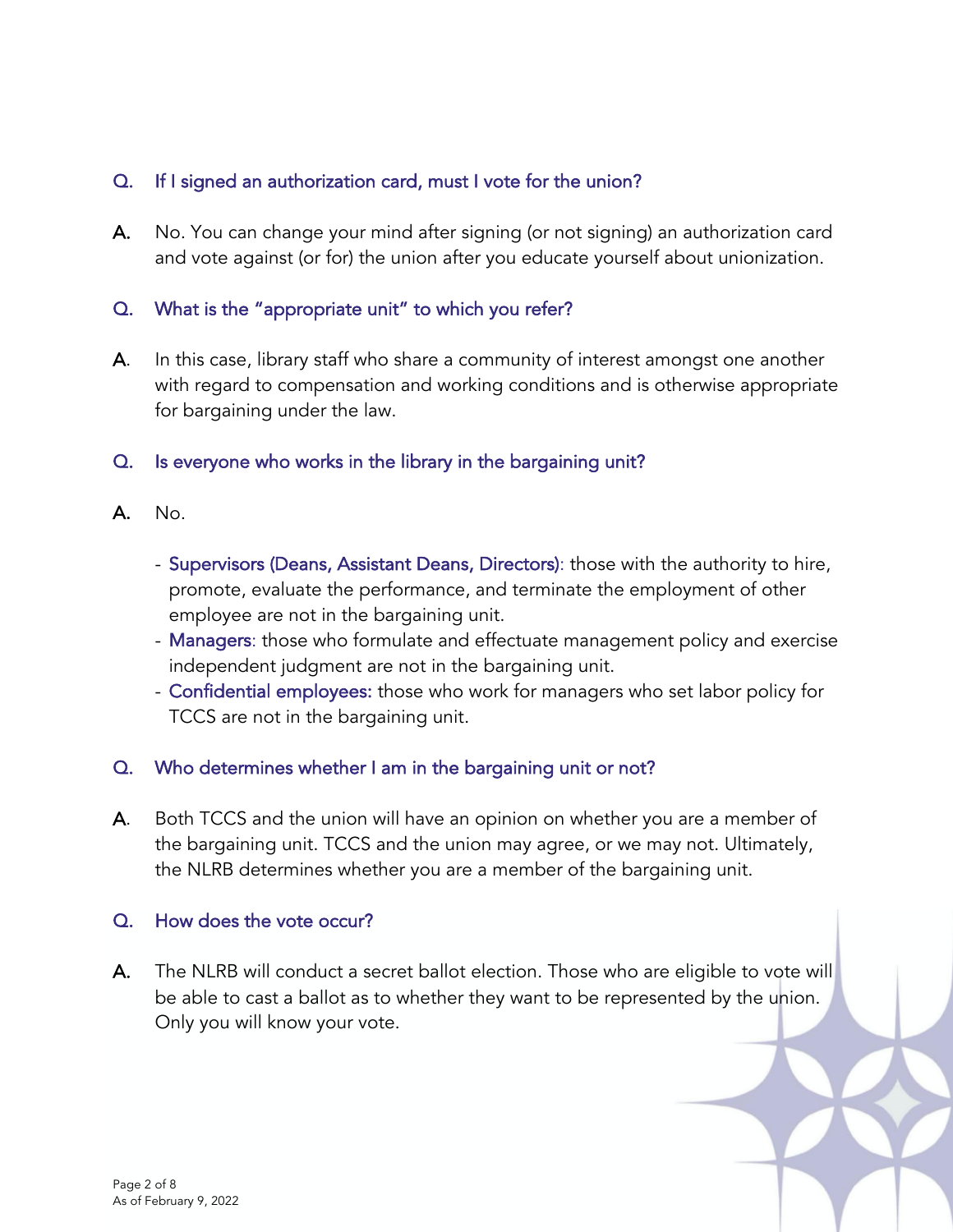### Q. How is the vote decided?

A. By a majority of those staff members who actually vote. For example, if the bargaining unit has 40 members but only 17 of them turn out to vote, and the vote is 9 to 8, then those 9 determine the union status of all 40 members of the bargaining unit, and the union is established. If the union is established, it will be your exclusive representative, even if you voted against the union or simply decided not to vote in the election.

#### Q. I've heard it said that a union may be recognized without an election. Is that true?

A. Employers may voluntarily recognize unions who have secured signed authorization cards from a majority of employees, but under the National Labor Relations Act, employers are not required to recognize unions based on such cards and can instead insist on an election.

TCCS believes that you should have the opportunity to educate yourself about unionization, and that you should be able to vote your true convictions in a secret ballot election, as you do in a political campaign.

### Q. If a union is elected, can it be voted out?

A. Yes, but not easily. Unions are not reelected each year. Most unions who are voted in, remain the representative of that unit forever.

The law does provide a mechanism for holding a decertification election. In order to have such an election and decertify a union, the staff in the unit must themselves file a decertification petition with the NLRB, along with a 30% showing of interest, just as in the certification process. The NLRB would process the petition and may hold another election.

# *QUESTIONS INVOLVING THE WORKPLACE WITH A UNION*

### Q. What does it mean to be unionized?

A. If the NLRB, after an election, certifies a union as the exclusive representative of a bargaining unit of which you are a member, it first and foremost means that the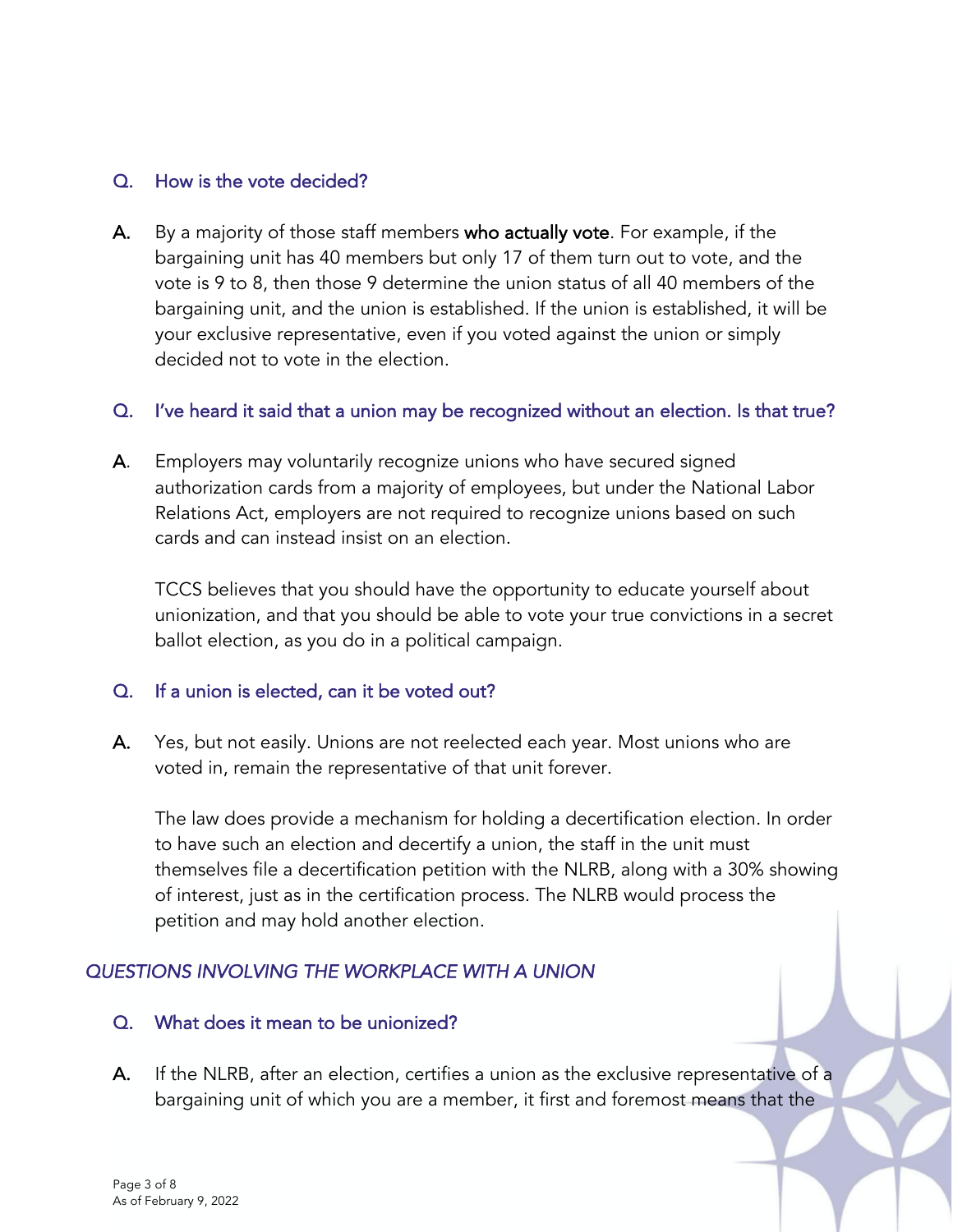union exclusively represents you on all matters involving wages, benefits, hours and other terms and conditions of employment. It means TCCS must work with the union on all such matters, and your supervisor may not address these matters with you individually with respect to the terms and conditions of your employment.

# Q. If TCCS library staff are unionized, would I have to join the union?

A. Most union contracts require that you join the union and pay dues, or if you choose not to join the union, to pay the functional equivalent of dues. This provision is called a union security clause. Under most union security clauses, you must pay union dues in order to remain employed.

# Q. What happens if I do not want to pay dues?

A. If the collective bargaining agreement has a union security clause that requires the payment of dues as a condition of employment, termination of employment could be a consequence of non-payment of dues.

### Q. How much are dues?

A. Dues will vary considerably from union to union. Some unions will charge between 1-3% of your salary each year. Others will charge you a flat amount per pay period. Unions revisit dues and raise them from time to time.

# Q. Who gets the dues?

A. Generally, some portion of your dues will go to a union's national headquarters to pay their salaries and administrative cost. You should be sure you understand how much of your dues would stay at TCCS and how much would be sent away.

### Q. Are there other costs?

A. Depending on the union, you may have to pay a special assessment from time to time and may have to pay fees if you violate union rules.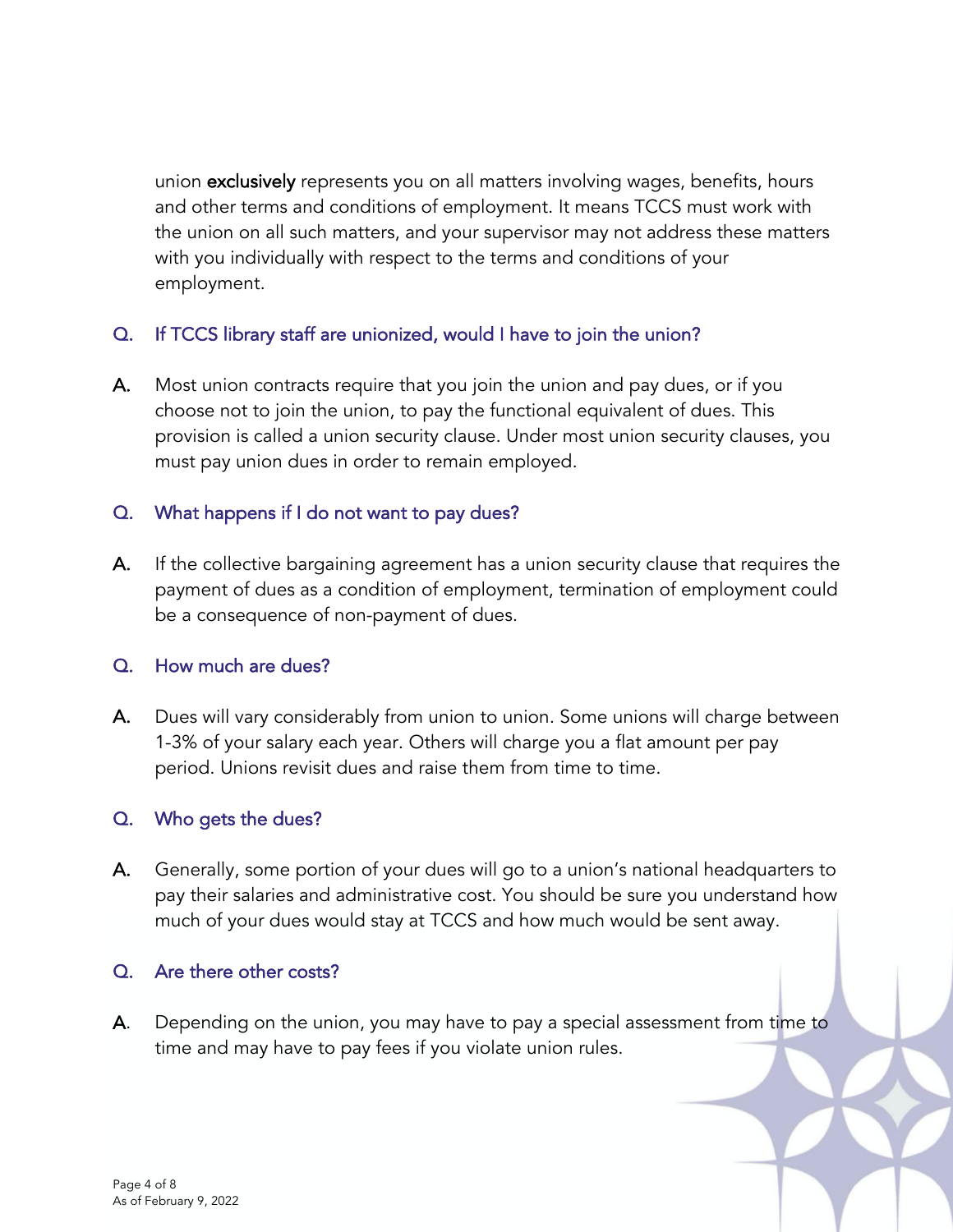# *QUESTIONS REGARDING COLLECTIVE BARGAINING*

#### Q. If a union is elected, what happens next?

A. At some point, the union and TCCS would engage in collective bargaining for a contract, called a collective bargaining agreement, covering you and all the TCCS staff in the bargaining unit.

### Q. What is collective bargaining?

A. It is the process by which an employer and a union negotiate wages, benefits, hours and other terms and conditions of employment for the group represented by the union.

#### Q. Does the law require that any particular provisions go into a union contract?

A. No. The law only requires that each side engage in good faith negotiations, but the law does not guarantee to employees that any particular provision be part of the contract.

#### Q. What is "good faith negotiations"?

A. The National Labor Relations Act defines the duty to bargain as follows:

*For the purposes of this section, to bargain collectively is the performance of the mutual obligation of the employer and the representative of the employees to meet at reasonable times and confer in good faith with respect to wages, hours, and other terms and conditions of employment, or the negotiation of an*  agreement, or any question arising thereunder, and the execution of a written *contract incorporating any agreement reached if requested by either party, but such obligation does not compel either party to agree to a proposal or require the making of a concession.*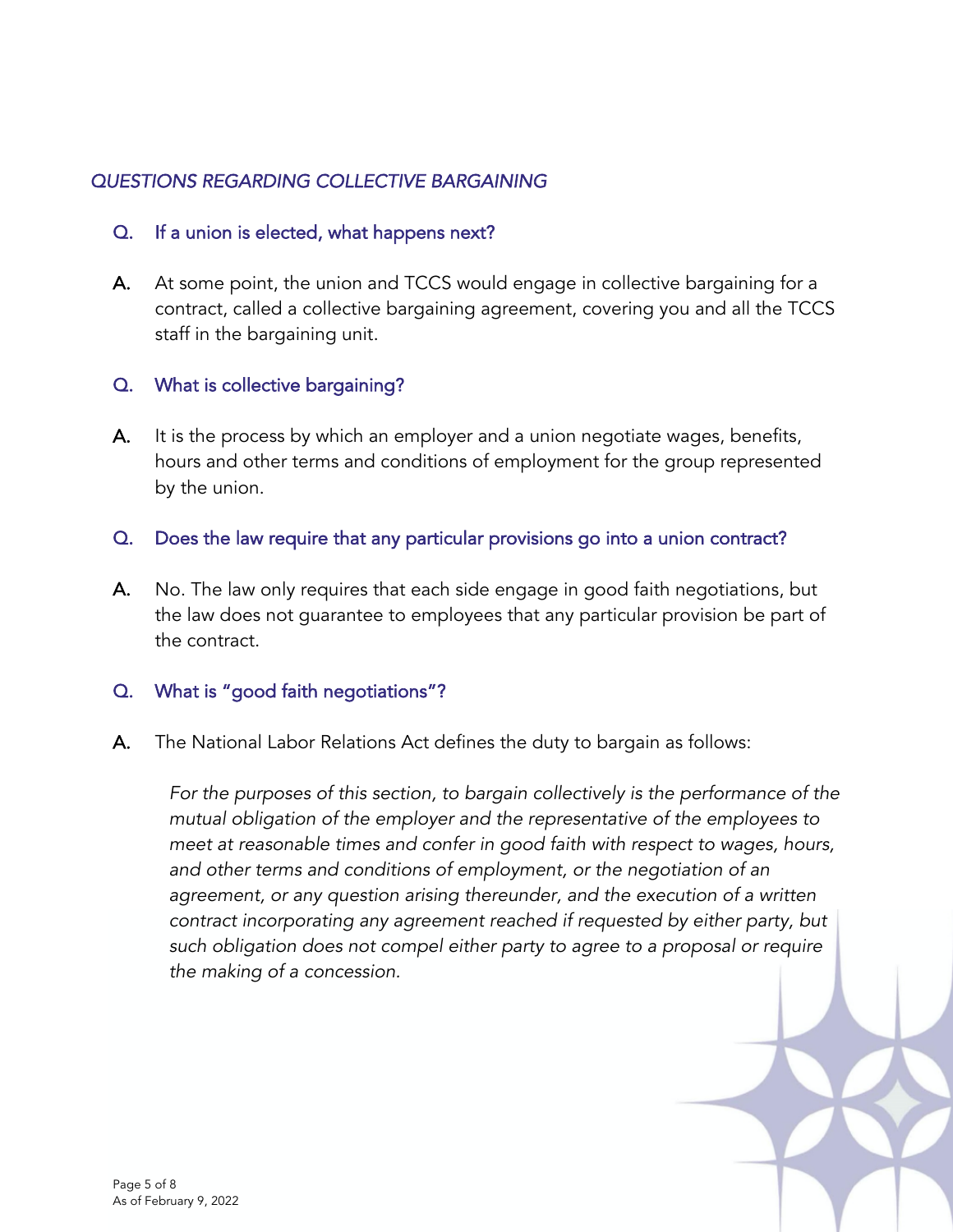# Q. How does a union pick a bargaining team? Who decides on the issues and proposals for collective bargaining on the union side? How does a union decide when to modify its proposals or agree to the administration's proposals?

A. These are all worthy questions for you to ask union representatives. Each union is its own entity with its own policies, priorities, officers, and internal politics, and each union makes its own decisions regarding these and related questions.

# Q. Does the law require that negotiations begin with the current wages, hours and working conditions and that only improvements are made to such items?

A. No. Each side is free to make proposals across the table that may alter the *status quo*. As a result of collective bargaining, you may end up with more than you have now in some areas, less than you have now, or the same as what you have now. This all depends on the negotiations.

### Q. What happens if the parties cannot agree on a contract?

A. The parties might reach an impasse and might call in a federal mediator to assist them. But the mediator has no power to force a settlement or to publicly recommend a settlement. If the mediator fails to bring about an agreement, then either side may decide to use certain economic levers that the law allows, like strikes and lockouts, to force an agreement on the other side. At all times, however, the law does not require either side to agree to any particular demand from the other.

### Q. How long does it take to negotiate a first collective bargaining agreement?

A. There is wide variation on this depending on the parties and the issues, but it is common for first contracts to take over a year to complete.

# Q. Will I get my regularly scheduled pay raises while the first collective bargaining agreement is being negotiated?

A. Not necessarily. Because the collective bargaining process does not guarantee pre-established levels of pay or benefits, TCCS and the union will not know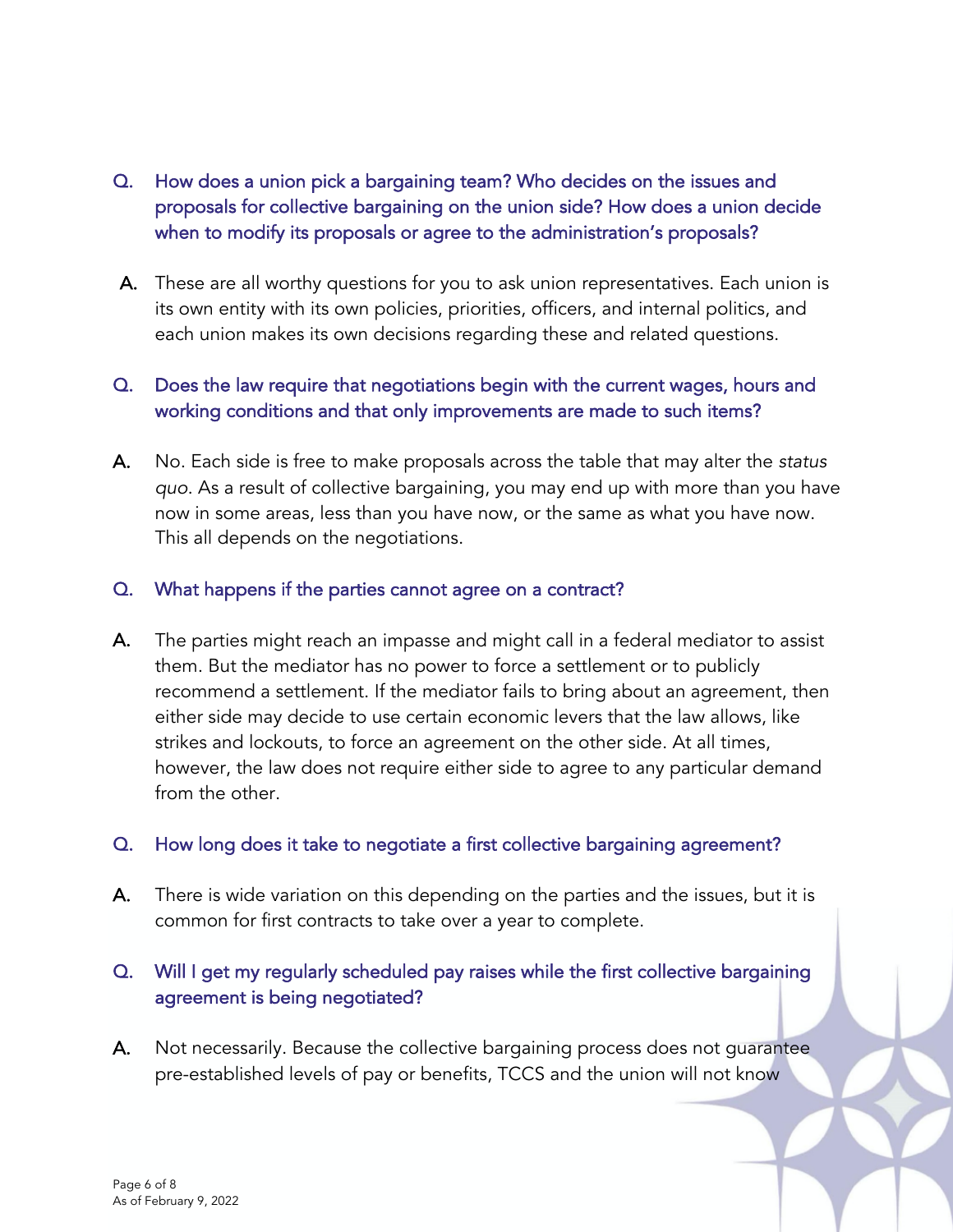whether there will be changes to pay and to benefits until the conclusion of collective bargaining.

# Q. What about the issue of job security? Can the union protect my job?

A. Layoffs and reorganization may occur for any number of reasons, but usually because an organization needs to bring its expenses in line with expected resources or when there is a strategic shift in direction. A union typically cannot stop downsizing from occurring. Downsizing is usually viewed as a management decision and many employers with unions have laid off employees. Collective bargaining agreements will often have provisions on the notice of layoffs or the order of layoffs, but no union can guarantee that you will not be laid off.

# Q. Can a union bargain over who the supervisors are?

A. No. The selection of supervisors, managers, Deans, Assistant Deans and administrators is considered to be a managerial prerogative and is not a mandatory subject of bargaining.

### Q. I've heard it said that a union will give individuals more of a "voice" … will it?

A. If a union is elected, it becomes your "exclusive" representative with respect to wages, benefits, hours, and other terms and conditions of employment. The insertion of an outside third party, in the form of a union, between your supervisor and you may potentially limit direct exchanges concerning issues of importance to you.

### Q. Will a union's interests always be aligned with mine?

A. Not necessarily. Because the union is representing a very diverse group of individuals in a single bargaining unit, the union may or may not be reflecting any individual's preferences, including yours. The union is your agent for better or worse and is beholden to the unit as a whole, not to any individual employee.